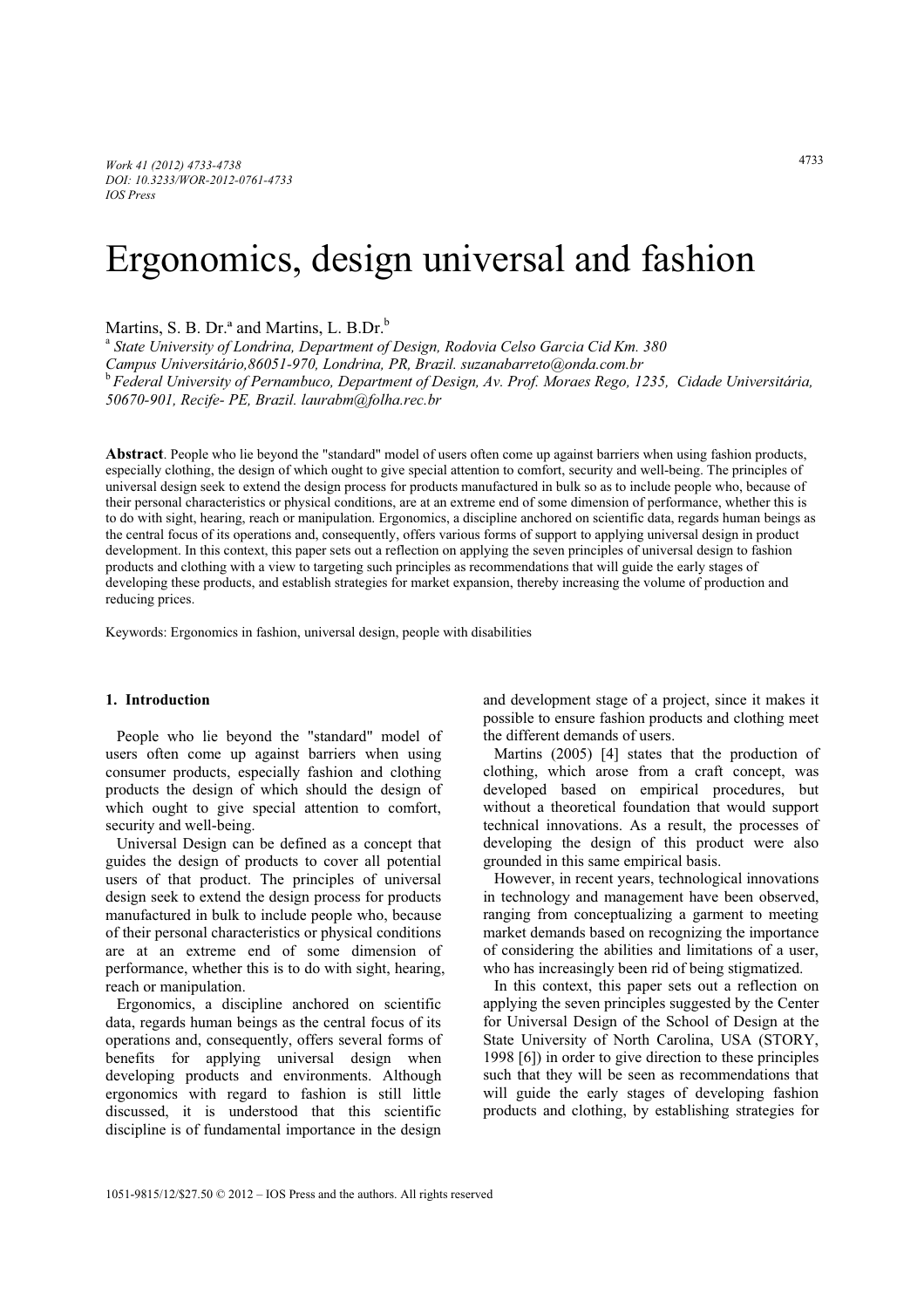market expansion, thereby increasing the volume of production and reducing prices.

## **2. Method**

The proposed method is exploratory and investigative, uses applied research, and covers the foundations of disability, the ergonomics of the product and usability and comfort in fashion products and clothing and at the same time applies the principles of Universal Design to conceptualizing such products.

#### *2.1. People with disabilities*

NBR 9050 (ABNT, 2004 [1]) defines the term "disability" as there being a reduction, a limitation or non-existence of abilities to perceive the characteristics of the environment, or of mobility and of using buildings, space, furniture, urban equipment and elements, on a temporary or permanent basis.

According to the 2010 Census, Brazil has 190,755,799 inhabitants. With regard to people who have some type of incapacity or disability, the Brazilian Institute of Geography and Statistics (IBGE, 2011 [2]), notes that in Brazil there are about 45.6 million people with some type of disability, thus representing 23.91% of the total population with such features. Simultaneously, the census noted the growth in the ratio of the population aged 65 or over more, which had reached 7.4% of the total population in 2010.

According to Smith and Martins (2000) [5], apart from needs resulting from their disabilities, which are obviously crucial, the needs of people with disabilities (PD) are the same as those of users without special needs in terms of aspirations, individuality, values and status.

Thus, designing a fashion product that is more accessible to groups of people with and/or without special needs, is to ensure user satisfaction, regardless of their physical and cognitive states.

Clothing, also referred to as a *Second-skin*, can be seen, therefore, "as the packaging of the body or as a textile architecture in which each line has a meaning and which manifests a specific taste which localizes it in time and space" (MARTINS, 2005 [4]).

### **3. Interface of ergonomics and universal design for accessibility to fashion**

There is a lack of parameters that serve the fashion and clothing market in its specificities, and problems relating to usability and user comfort in order to make these features compatible with the needs, potentialities and limitations of performance of all users.

The interface of ergonomics with design aims to design and produce fashion products and clothing that are appropriate to its users' needs for comfort, mobility and usability.

Thus, under an appropriate universal design approach, these users should also be included when defining requirements during the initial phase of designing and developing a product.

In this context, universal design can be defined as a project that guides the design of products to cover all potential users of that product. The principles of universal design aim to extend the design process to products manufactured in bulk so as to include people who, because of their personal characteristics or physical conditions are at an extreme end in some dimension of performance (such as vision, hearing, reach and manipulation).

Universal design is a proposal, or even an attitude, to design and/or tailor products, environments and systems so that 'everyone', without exception, can enjoy these, by taking into account the diversity of human beings including their various activities, regardless of people's abilities and limitations, and to do so easily and securely (MARTINS, 2008 [3]).

In turn, it is important to clarify that the fact of including the elderly and (temporary or permanent) PDs, in the design process does not mean there is a guarantee that all products and equipment will be designed to be used by all individuals indiscriminately.

## **4. Principles of universal design in developing fashion products and clothing**

Recommendations for developing fashion products and clothing, on applying the seven principles of universal design set out by Story et al (1998) [6]:

1. *Equitable use* - the design is useful and accessible to all people and has the same mode of use; it avoids discriminating against any user; it ensures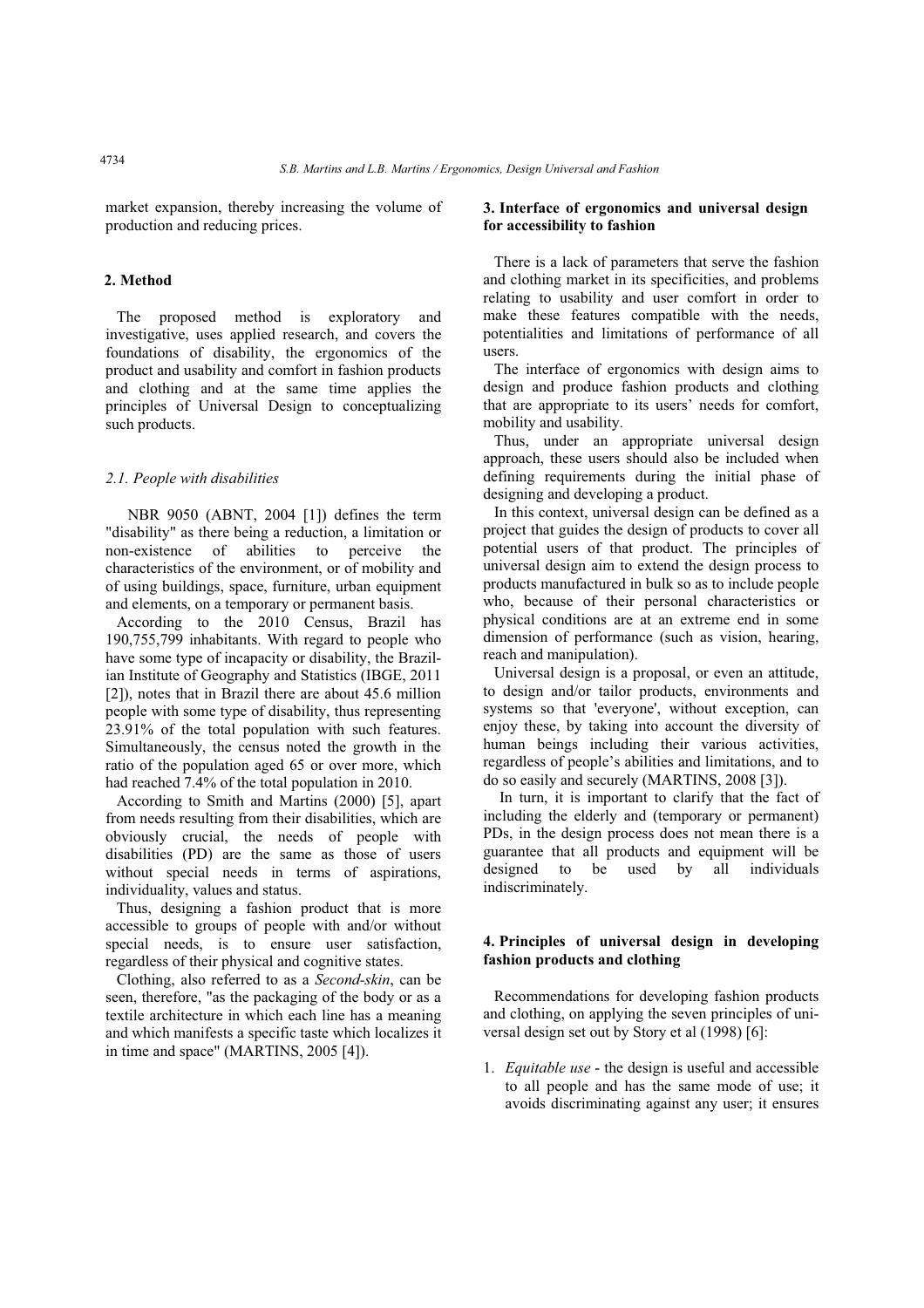privacy and security and is attractive both visually and to the touch and smell.

- Attributes of equitable use: easy for anyone to use, usability, functionality, comfort.
- Recommendations:

i - Easy for anyone to use with regard to maintaining the garment, such as easy to clean, changing trimmings and other components.

ii - Usability of the garment and accessories such as handbags, backpacks (with straps that follow the anatomical curvature of a woman´s breasts, for example); non-slip, comfortable shoes that do not compress feet, do not interfere adversely with circulation and posture; heels with a good support base and preferably not high heels.

iii - Functionality of the garment, related to the activities and tasks performed by the user during the day and/or night, which respects the body's physiological range.

iv - Comfort when using the garment, which should not cause a postural change greater than an expectant mother and or elderly person already faces by changing their center of gravity. - Examples: the shoes made for diabetics, which confer a high degree of comfort and are nowadays used by people who have some type of pathologies in their feet or difficulty when walking, as in the case of the elderly, such shoes providing greater security and stability when walking. They are also called anti-stress shoes because they pay special attention to physical comfort and the functions of their use.

- 2. *Flexible use* the design suits multiple individual preferences and abilities; it permits access and use (right and left), facilitates precision and accuracy and provides adaptability of mobility.
	- Attributes of flexible use: flexibility, mobility, articulation, adaptability.
	- Recommendations:

i - Flexibility of use related to climate and the environment. The fibres used should be the softest and most flexible ones, easily washable and capable of maintaining a comfortable body temperature.

ii - Mobility when using clothing products. The textile materials, i.e. the textiles chosen for clothing should facilitate the motor function. Hence the importance of selecting materials which in their composition or construction permit heat exchange and breathability as do fibres of natural origin, either by obtaining them naturally, such as organic cotton, or by an artificial process, such as by obtaining viscose from bamboo, cutting-edge fabrics (mesh) or woven fabrics that stretch or relax under the action of the body in movement.

iii - Good conditions for articulating the upper and lower limbs. To meet these requirements, the fabrics need to have a small percentage of spandex in their composition so as to provide mobility and freedom of movement without compressing the skin and body segments, thus allowing the movements of extension and flexion, adduction and abduction of the arms, legs and other body segments.

iv - Adaptability in the choice of materials and modeling (responsible for adjusting clothing to the body and the ease of dressing and undressing) will provide appropriate physiological comfort, especially a thermal regulator, responsible for heat exchange. For example, keeping the internal temperature of the body stable, when it is cold, and enabling rapid removal of body moisture when it is hot:

- a) Examples: clothes made of fabrics with a frame (order of warp and weft) that allows perspiration to evaporate, which facilitates the escape of sweat from the fabric thus accelerating keeping it dry, thus keeping the fabric next to the body light and dry; or reverse fabrics, which do not allow cold air through, thus maintaining the body´s internal microclimate and temperature, which provides thermal comfort when it is cold.

Another good example is "smart clothes" developed by British researchers and inspired from bionics - the science that studies the "ideas of nature" so they can be applied to products. "Smart clothes" use micro technology to produce a material that allows air to cool the user when the temperature is high and expels air when the temperature drops. The system is the same as that used by coniferous trees to open up and shed their seeds, besides being the same as that used for performance materials, namely to increase performance in aerobic sports by using fabrics that facilitate the escape of sweat, thus speeding up making it dry.

It is also worth drawing attention to shoes with soles that 'breathe' which allow transpiration but which stop moisture entering the shoe.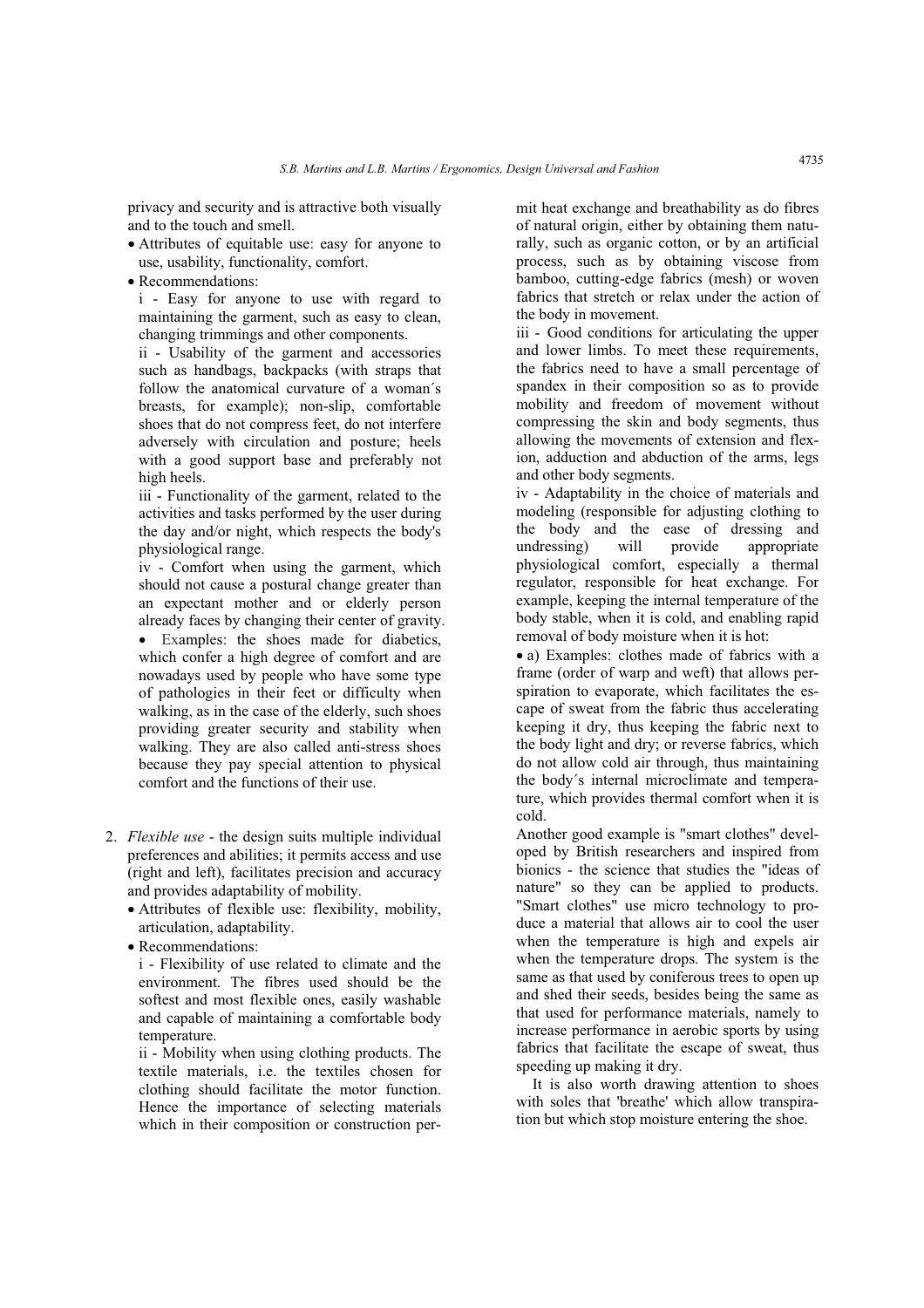- 3. *Simple and intuitive use*  the design is understandable and readable regardless of experience, knowledge, language skills or levels of cognition and concentration; it eliminates unnecessary complexity, by meeting users' expectations and intuition; it provides effective and timely information during and after access and use.
	- Attributes of simple and intuitive use: legibility, comprehensibility, autonomy.
	- Recommendations:

i – Readability related to activation and manipulation of the parts that should be simple and intuitive, by eliminating complexity, levels of knowledge and the need for previous experience.

ii - Comprehensibility of the components, does not require concentration to activate. It should be noted that one should avoid buttons and trimmings and other complicated or complex components of fastenings or mechanisms for adjusting, opening and fastening and openings for putting on and taking off clothes.

iii - Autonomy and conditions of easy access so as to dispense with help from others. They need to be planned and take comfort, safety and wellbeing into consideration.

- Examples: magnetized fastening mechanisms that facilitate handling, zipper with an anthropomorphic tag for easy handling, adjustment devices by means of adjustable elastic used in baby clothes and which can be used in clothes for the elderly and the obese, zipper tag embedded in a 'pocket' to avoid abrasion between the skin and the plastic or metal material of the fastening system of this trimming.
- 4. *Perceptible information* the design has the information needed for use, regardless of environmental conditions and users' sensory capabilities; the design is readable, and uses multiple modalities to communicate, whether these be verbal, tactile, or pictorial ones; it is perceptible, provides adequate contrast between the information (activators such as: zippers, buttons, straps) and the surface of the product.
	- Attributes of simple and intuitive use: readability, perceptibility.
	- Recommendations:

i - Readability regarding warning information or to care needed to maintain the garments. These should be clear and visible and in the case of clothing for the blind or the more severely visually impaired, the information should be printed in Braille, and forming with such information a tactile surface with the required information. The same goes for recognizing the colors of clothes, with information in Braille containing the color of each piece, thus giving autonomy to the visually impaired when choosing and the composition of how they will look, and this will permit them to choose the colors of their clothes for themselves on their own.

ii - Perceptibility of symbolic information, thereby allowing the user to obtain psychological comfort related to aesthetics, appearance, fitness for purpose, biotype and socio-cultural environment.

- Examples: mechanisms with sensory stimuli; labels with clear texts and objectives, with easy to read symbols and figure-background color contrast.
- 5. *Tolerance for error*  the design minimizes the dangerous consequences arising from accidental or unintended actions; it provides safety features should there be error; it prevents and deflects involuntary actions being performed in tasks that require vigilance; it visually warns of hazards and errors.
	- Attributes of tolerance for error: saftey, quality of the product, tolerance and constraints.
	- Recommendations:

i - Product safety, i.e. the clothes should be made with soft fabrics such as worsted fabric, plain fabric with fibers of natural origin, and have materials that do not mark the skin and can be self-adhesive, a waistband that is slightly elastic, should not have small buttons, or any with sharp edges or other trimmings or fastening/ unfastening systems that put pressure on the circulation or cause bruising. To do so, there is a need to observe the safety of items of clothing as well as the trimmings they bear, and so too for clothing accessories such as handbags, belts, shoes and costume jewelry or jewels.

In the case of skirts, extra attention should be given to length, because they make movement and the first steps difficult. Also pants, shorts and bermudas deserve the same attention because exaggerated lengths or cramped widths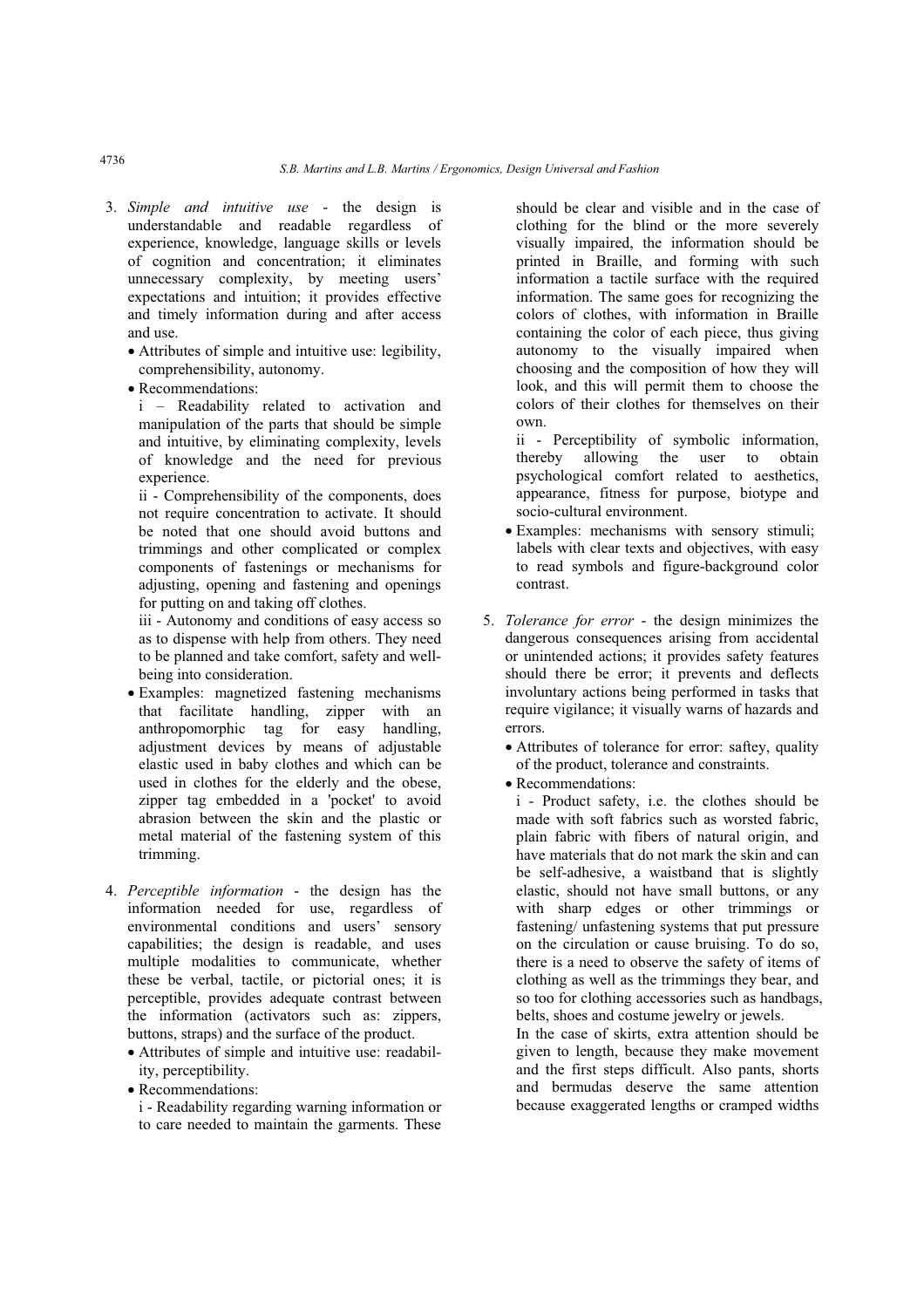make it difficult to bend the knees, which may lead to incidents or accidents.

ii - Quality of the product related to the user's health, namely, the materials should be light, produced from natural fibers or from artificial ones from a natural origin, derived from chemical processes, but with frames, i.e. the construction of fabrics that allow transpiration; they do not produce motes or cause respiratory problems. If produced with synthetic materials, they should be anti-allergic, allow breathability and not cause irritations of the skin. There are, moreover, textile materials such as bacteriostatic yarns and finishes; those that offer protection against UVA and UVB solar rays; finishes against insect bites; and those that are flame retardant, antibacterial and antimicrobial.

iii - Tolerance for constraints, allowing more than one way to use the product or to dress or undress. It should be emphasized that trimmings and other components for fastening/unfastening clothes should be avoided below the cervical region, waist-line, hips, buttocks, due to the discomfort they cause on contact with the skin, in the activity of sitting down, bending and lifting and because they hinder freedom of movements.

The trimmings should not have sharp edges that can injure the skin, and thick seams should be avoided on parts of the body responsible for body movements such as the cervical region, armpits, wrists, waist, hips, groin and crotch.

Special attention should be paid to underwear, which should not leave marks on the waist and hips; the bra should have wide straps so as to distribute better the weight of the breasts.

- Examples: bags and backpacks with wide straps for greater weight distribution and more than one possibility of use; backpack straps modelled such that they follow the curvature of the breasts, fastening systems and clothes regulators that allow for different compositions and forms of dressing, and shoes with a Velcro fastening or an elastic and adjustable fastening system.

6. *Minimum physical effort –* the product can be used efficiently and is convenient with a minimum of fatigue; it can be worn while keeping the body in a neutral position, and reduces the need to repeat actions; it minimizes physical exertion.

- Attributes of minimum physical effort: efficiency, convenience.

• Recommendations:

i - Efficiency in actioning accessories or of buttoning which are awkward or demand effort when they are used. Trimmings and materials should be used that do not hurt the skin or cause irritations or allergies.

ii - Convenience, by virtue of modeling that allows mobility without sacrificing movements and blood circulation.

- 7. *Dimensions appropriate for use and comfort*  they provide space and dimensions to ensure flexibility, reach, manipulation and use regardless of the user's size, posture and mobility; the components are within comfortable reach; they provide widths and heights suitable for use and mobility with flexibility.
	- Attributes of dimensions appropriate for use and comfort: appropriate dimensions, flexibility, reach.
	- Recommendations:

i - Appropriate dimensions, the forms should not be adjusted and tightened, thus respecting the need for movement. Special care taken with trimmings and components that may cause suffocation.

ii - Flexibility of movements, based on appropriate models appropriate for the anthropometric profile of possible users. Clothes should be easy to use (to put on and take off), for example, in the case of hygiene - bathing, changing diapers; clothes - should provide security without requiring sudden movements and avoid constraints and discomfort. The aesthetics of clothes cannot supplant these issues.

iii - Easy reach of the devices or accessories for fastening-unfastening, dressing-undressing. Some kinds of means of buttoning are awkward or there may be places that are easy to access.

- Examples: fastening mechanisms, whether these be to open and close, fit in to, fix, tie or adjust clothes, by considering the type of slider and tag to be used; as well as the fact that their location should allow for the mobility and independence of the actions required to dress and undress.

Developing and producing products that can be used by the largest numbers of users possible, including people with disabilities, whether these be the elderly, babies, people with limited mobility or motor functions, visual or cognitive impairment, and so forth; this is an economic and social strategy which contributes to the success of the product. This